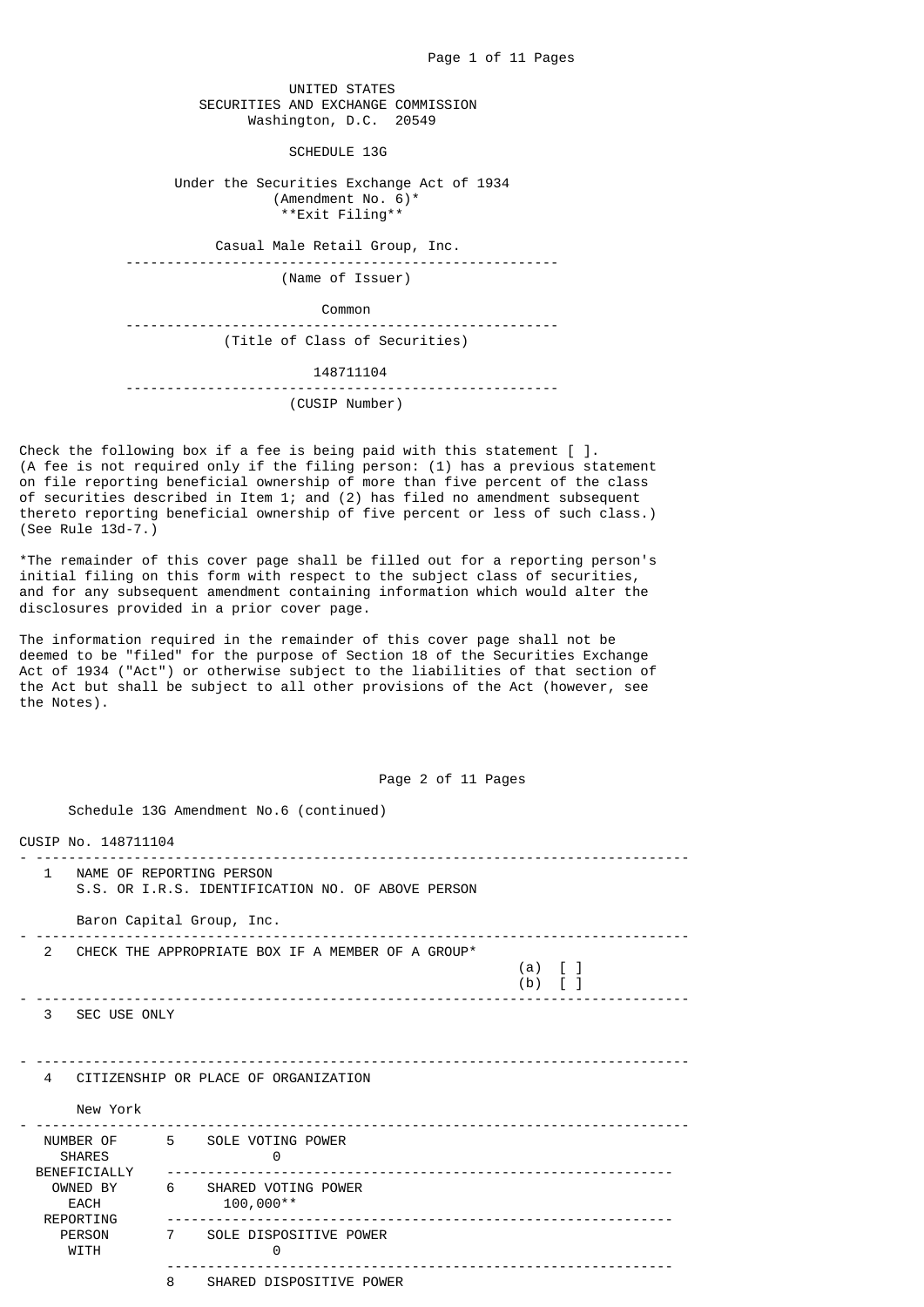|    | $100,000**$                                                                                                                                                                                |
|----|--------------------------------------------------------------------------------------------------------------------------------------------------------------------------------------------|
| 9  | AGGREGATE AMOUNT BENEFICIALLY OWNED BY EACH REPORTING PERSON                                                                                                                               |
|    | $100,000**$                                                                                                                                                                                |
| 10 | CHECK BOX IF THE AGGREGATE AMOUNT IN ROW (9) EXCLUDES CERTAIN SHARES*                                                                                                                      |
|    |                                                                                                                                                                                            |
| 11 | PERCENT OF CLASS REPRESENTED BY AMOUNT IN ROW (9)                                                                                                                                          |
|    | 0.2%                                                                                                                                                                                       |
| 12 | TYPE OF REPORTING PERSON*                                                                                                                                                                  |
|    | HC, CO                                                                                                                                                                                     |
|    | *SEE INSTRUCTIONS BEFORE FILLING OUT<br>**All shares of common stock have been sold. 100,000 represents warrants which<br>may be exercised within 60 days to acquire beneficial ownership. |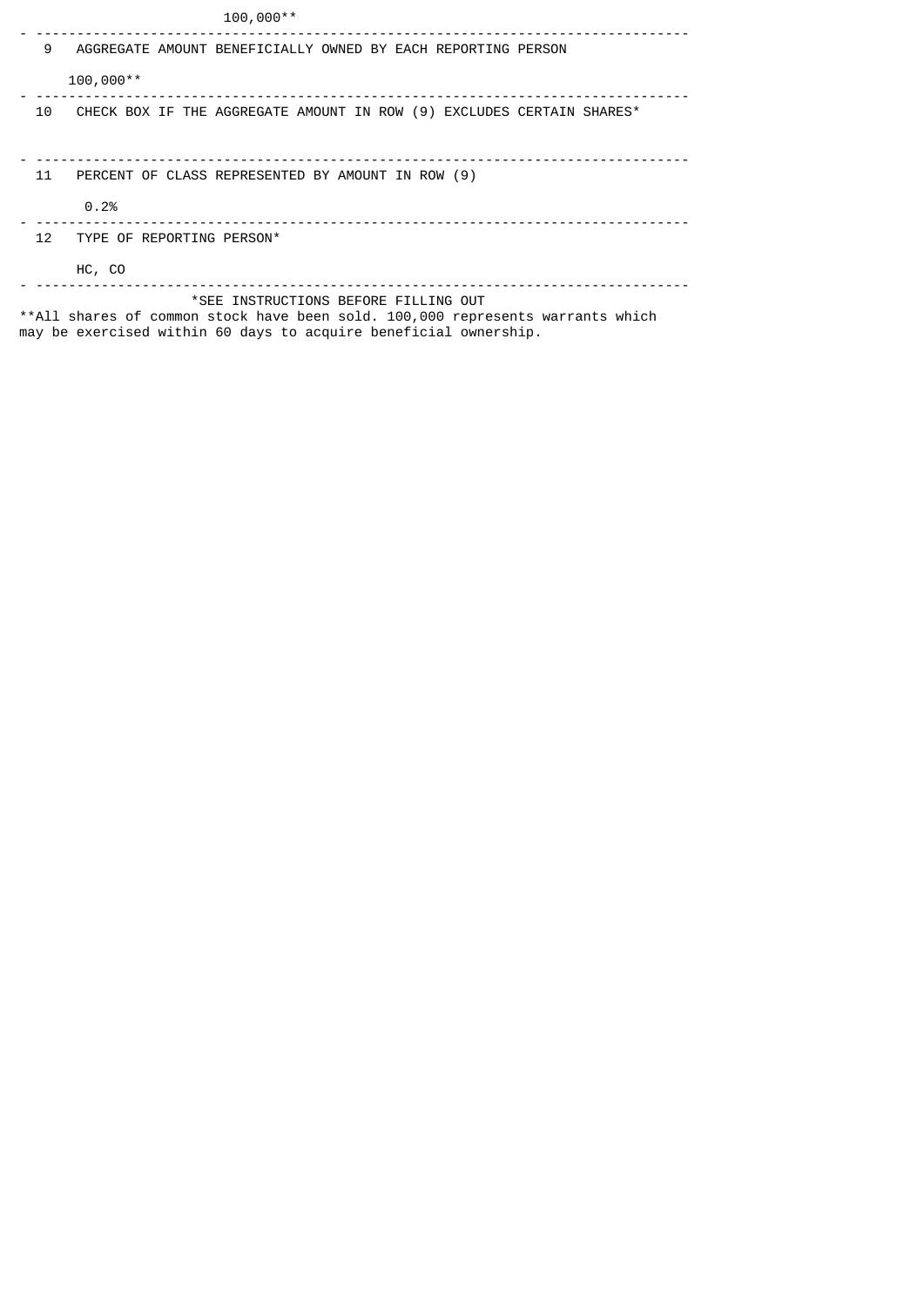CUSIP No. 148711104 - -------------------------------------------------------------------------------- 1 NAME OF REPORTING PERSON S.S. OR I.R.S. IDENTIFICATION NO. OF ABOVE PERSON BAMCO, Inc. - -------------------------------------------------------------------------------- 2 CHECK THE APPROPRIATE BOX IF A MEMBER OF A GROUP\*  $(a) \quad [ \quad ]$ (b)  $\begin{bmatrix} 1 \end{bmatrix}$ - -------------------------------------------------------------------------------- 3 SEC USE ONLY - -------------------------------------------------------------------------------- 4 CITIZENSHIP OR PLACE OF ORGANIZATION New York - -------------------------------------------------------------------------------- NUMBER OF 5 SOLE VOTING POWER SHARES 0<br>BENEFICIALLY ------------------ BENEFICIALLY -------------------------------------------------------------- OWNED BY 6 SHARED VOTING POWER<br>EACH 100.000\*\* EACH 100,000\*\* REPORTING -------------------------------------------------------------- 7 SOLE DISPOSITIVE POWER WITH 0 -------------------------------------------------------------- 8 SHARED DISPOSITIVE POWER 100,000\*\* - -------------------------------------------------------------------------------- 9 AGGREGATE AMOUNT BENEFICIALLY OWNED BY EACH REPORTING PERSON 100,000\*\* - -------------------------------------------------------------------------------- 10 CHECK BOX IF THE AGGREGATE AMOUNT IN ROW (9) EXCLUDES CERTAIN SHARES\* - -------------------------------------------------------------------------------- 11 PERCENT OF CLASS REPRESENTED BY AMOUNT IN ROW (9) 0.2% - -------------------------------------------------------------------------------- 12 TYPE OF REPORTING PERSON\* IA, CO - -------------------------------------------------------------------------------- \*SEE INSTRUCTIONS BEFORE FILLING OUT

Schedule 13G Amendment No.6 (continued)

\*\*All shares of common stock have been sold. 100,000 represents warrants which may be exercised within 60 days to acquire beneficial ownership.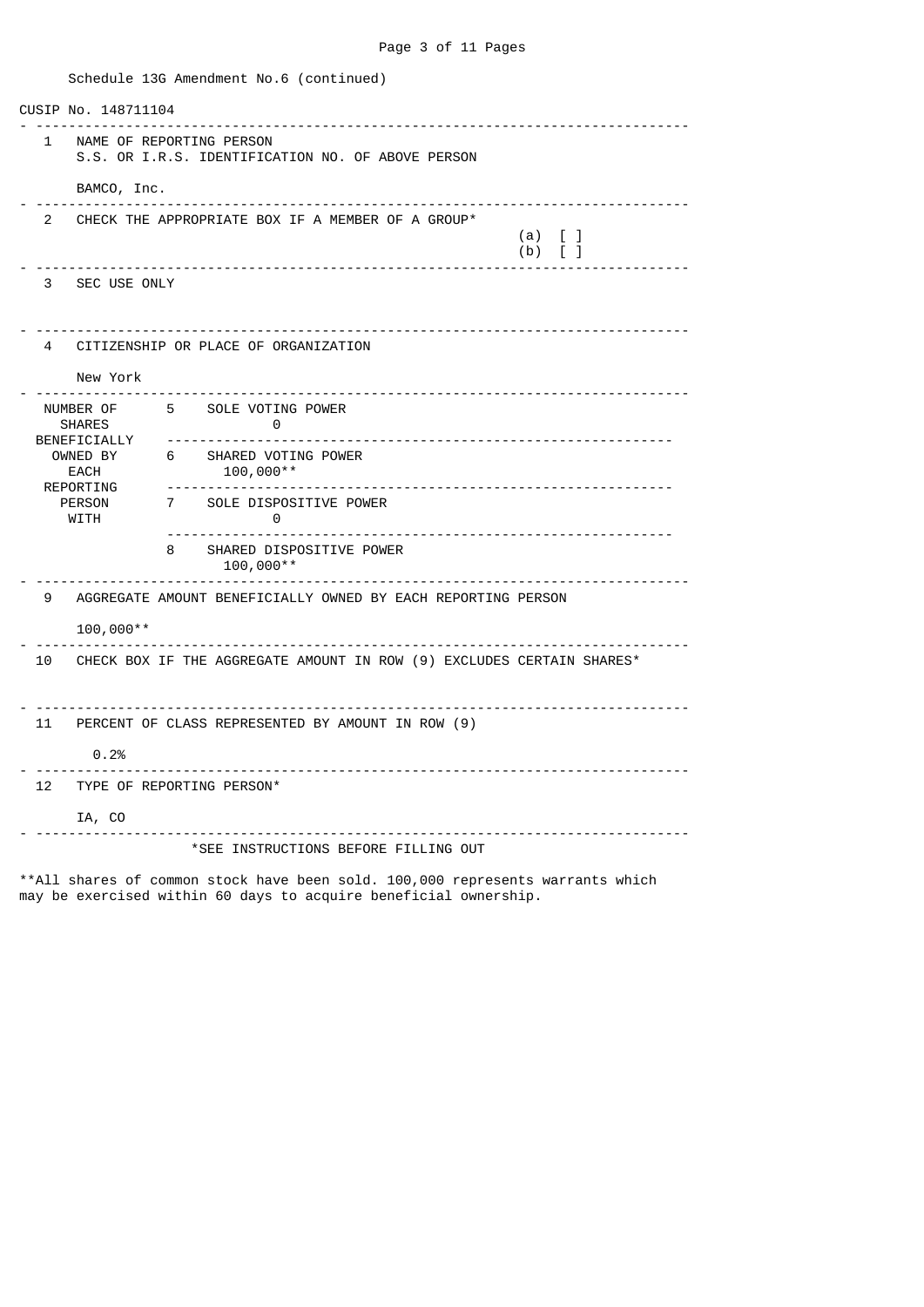Schedule 13G Amendment No.6 (continued) CUSIP No. 148711104 - -------------------------------------------------------------------------------- 1 NAME OF REPORTING PERSON S.S. OR I.R.S. IDENTIFICATION NO. OF ABOVE PERSON Baron Small Cap Fund - -------------------------------------------------------------------------------- 2 CHECK THE APPROPRIATE BOX IF A MEMBER OF A GROUP\*  $(a) \quad [ \quad ]$ (b)  $\begin{bmatrix} 1 \end{bmatrix}$ - -------------------------------------------------------------------------------- 3 SEC USE ONLY - -------------------------------------------------------------------------------- 4 CITIZENSHIP OR PLACE OF ORGANIZATION USA - -------------------------------------------------------------------------------- NUMBER OF 5 SOLE VOTING POWER SHARES 0 BENEFICIALLY -------------------------------------------------------------- OWNED BY 6 SHARED VOTING POWER<br>EACH 100.000\*\* EACH 100,000\*\*<br>REPORTING ---------------<br>PERSON 7 SOLE DISPOS REPORTING -------------------------------------------------------------- 7 SOLE DISPOSITIVE POWER WITH 0 -------------------------------------------------------------- 8 SHARED DISPOSITIVE POWER 100,000\*\* - -------------------------------------------------------------------------------- 9 AGGREGATE AMOUNT BENEFICIALLY OWNED BY EACH REPORTING PERSON 100,000\*\* - -------------------------------------------------------------------------------- 10 CHECK BOX IF THE AGGREGATE AMOUNT IN ROW (9) EXCLUDES CERTAIN SHARES\* - -------------------------------------------------------------------------------- 11 PERCENT OF CLASS REPRESENTED BY AMOUNT IN ROW (9)  $0.2%$ - -------------------------------------------------------------------------------- 12 TYPE OF REPORTING PERSON\* TV - -------------------------------------------------------------------------------- \*SEE INSTRUCTIONS BEFORE FILLING OUT \*\*All shares of common stock have been sold. 100,000 represents warrants which

may be exercised within 60 days to acquire beneficial ownership.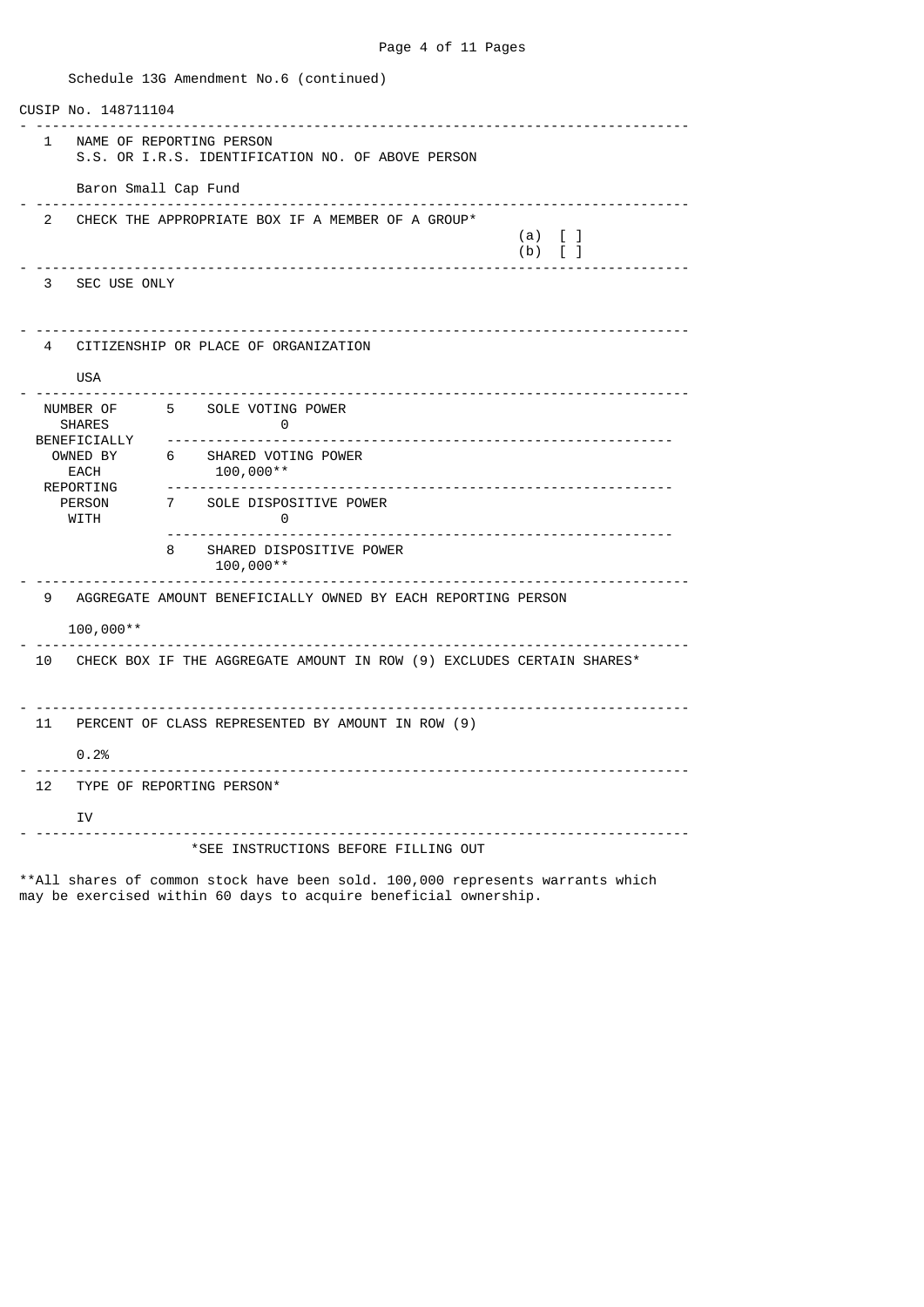Schedule 13G Amendment No.6 (continued) CUSIP No. 148711104 - -------------------------------------------------------------------------------- 1 NAME OF REPORTING PERSON S.S. OR I.R.S. IDENTIFICATION NO. OF ABOVE PERSON Ronald Baron - -------------------------------------------------------------------------------- 2 CHECK THE APPROPRIATE BOX IF A MEMBER OF A GROUP\*  $(a) \quad [ \quad ]$ (b)  $\begin{bmatrix} 1 \end{bmatrix}$ - -------------------------------------------------------------------------------- 3 SEC USE ONLY - -------------------------------------------------------------------------------- 4 CITIZENSHIP OR PLACE OF ORGANIZATION USA - -------------------------------------------------------------------------------- NUMBER OF 5 SOLE VOTING POWER SHARES 0 BENEFICIALLY -------------------------------------------------------------- OWNED BY 6 SHARED VOTING POWER<br>EACH 100.000\*\* EACH 100,000\*\* REPORTING -------------------------------------------------------------- 7 SOLE DISPOSITIVE POWER WITH 0 -------------------------------------------------------------- 8 SHARED DISPOSITIVE POWER 100,000\*\* - -------------------------------------------------------------------------------- 9 AGGREGATE AMOUNT BENEFICIALLY OWNED BY EACH REPORTING PERSON 100,000\*\* - -------------------------------------------------------------------------------- 10 CHECK BOX IF THE AGGREGATE AMOUNT IN ROW (9) EXCLUDES CERTAIN SHARES\* - -------------------------------------------------------------------------------- 11 PERCENT OF CLASS REPRESENTED BY AMOUNT IN ROW (9)  $0.2%$ - -------------------------------------------------------------------------------- 12 TYPE OF REPORTING PERSON\* HC, IN - -------------------------------------------------------------------------------- \*SEE INSTRUCTIONS BEFORE FILLING OUT \*\*All shares of common stock have been sold. 100,000 represents warrants which

may be exercised within 60 days to acquire beneficial ownership.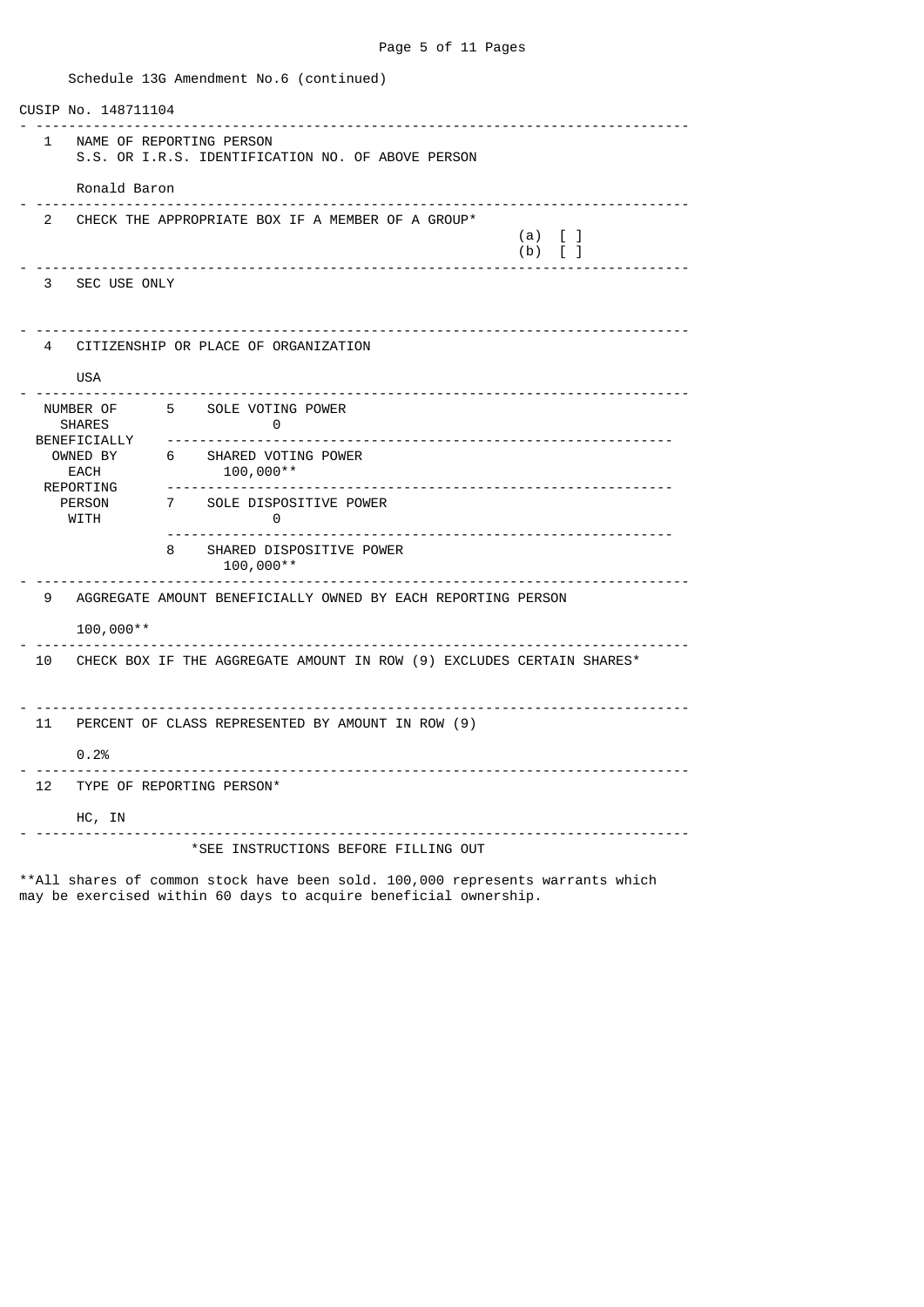Item 1.

- (a) Name of Issuer: Casual Male Retail Group, Inc.
- (b) Address of Issuer's Principal Executive Offices: 555 Turnpike Street Canton, MA 02021

# Item 2.

| (a) Name of Persons Filing:               |
|-------------------------------------------|
| Baron Capital Group, Inc. ("BCG")         |
| BAMCO, Inc. ("BAMCO")                     |
| Baron Small Cap Fund ("BSC")              |
| Ronald Baron                              |
| (b) Address of Principal Business Office: |
| 767 Fifth Avenue                          |

- New York, NY 10153 (c) Citizenship:
- BCG and BAMCO are New York corporations. Baron Small Cap Fund is a series of a Massachusetts Business Trust. Ronald Baron is a citizen of the United States.
- (d) Title of Class Securities: Common
- (e) CUSIP Number: 148711104

#### Item 3. PERSONS FILING:

 BCG and Ronald Baron are: (g) Parent holding companies, in accordance with Section  $240.13d-1(b)(ii)(G)$  BAMCO is: (e) Investment Adviser registered under Section 203 of the Investment Advisers Act of 1940 BSC is: (d) Investment Company registered under Section 8 of the

Investment Company Act.

All persons filing are:

(j) Group, in accordance with Rule  $13d-1(b)(1)(ii)(J)$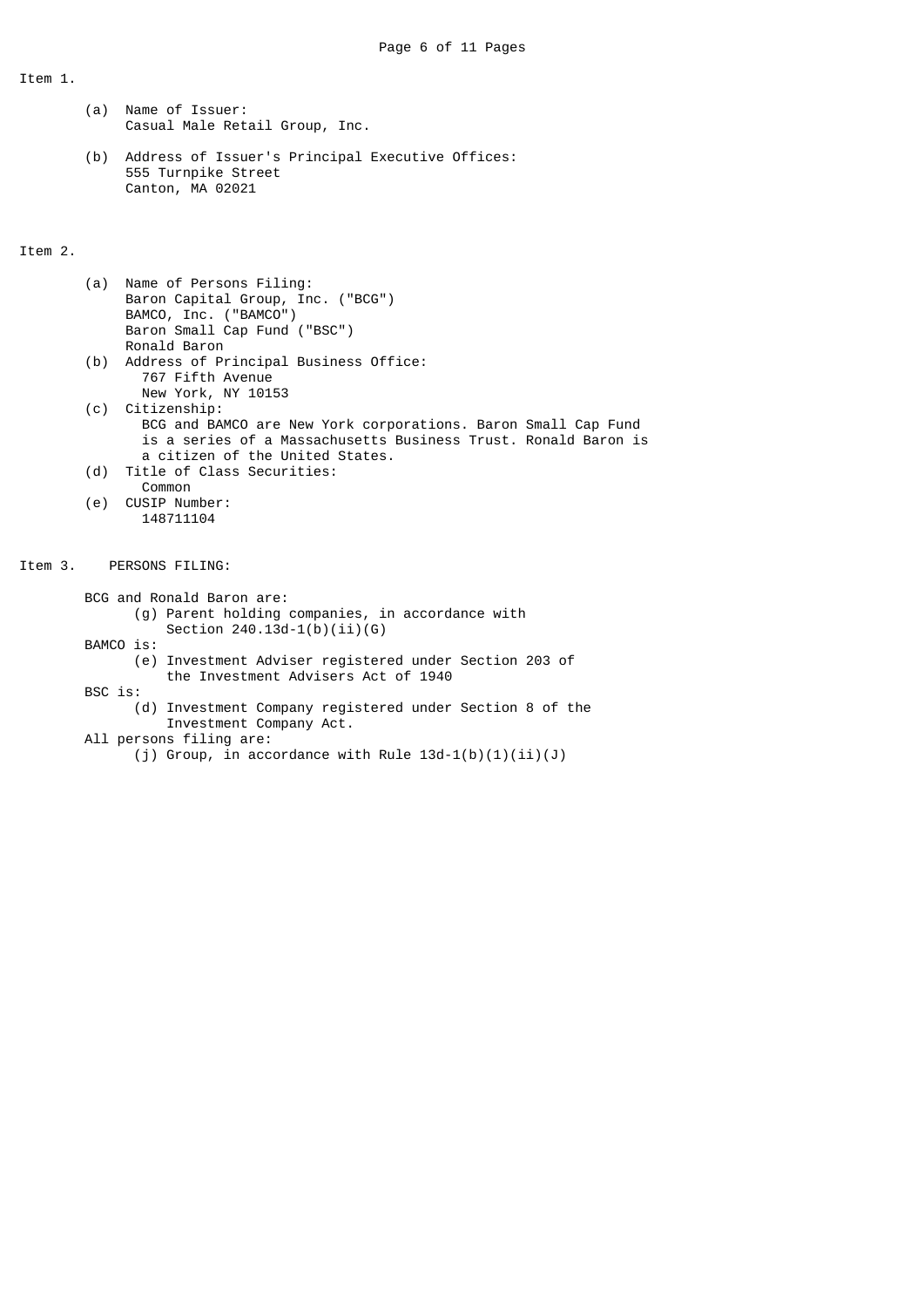## Item 4. OWNERSHIP^

(a) Amount Beneficially Owned as of November 30, 2008:\*\*

| BCG:          | 100,000 shares |  |
|---------------|----------------|--|
| BAMCO:        | 100,000 shares |  |
| BSC:          | 100,000 shares |  |
| Ronald Baron: | 100,000 shares |  |

(b) Percent of Class#:

| BCG:         | 0.2% |
|--------------|------|
| BAMCO:       | 0.2% |
| BSC:         | 0.2% |
| Ronald Baron | 0.2% |

^BCG and Ronald Baron disclaim beneficial ownership of shares held by their controlled entities (or the investment advisory clients thereof) to the extent such shares are held by persons other than BCG and Ronald Baron. BAMCO disclaims beneficial ownership of shares held by its investment advisory clients to the extent such shares are held by persons other than BAMCO and its affiliates.

\*\*All shares of common stock have been sold. 100,000 represents warrants which may be exercised within 60 days to acquire beneficial ownership.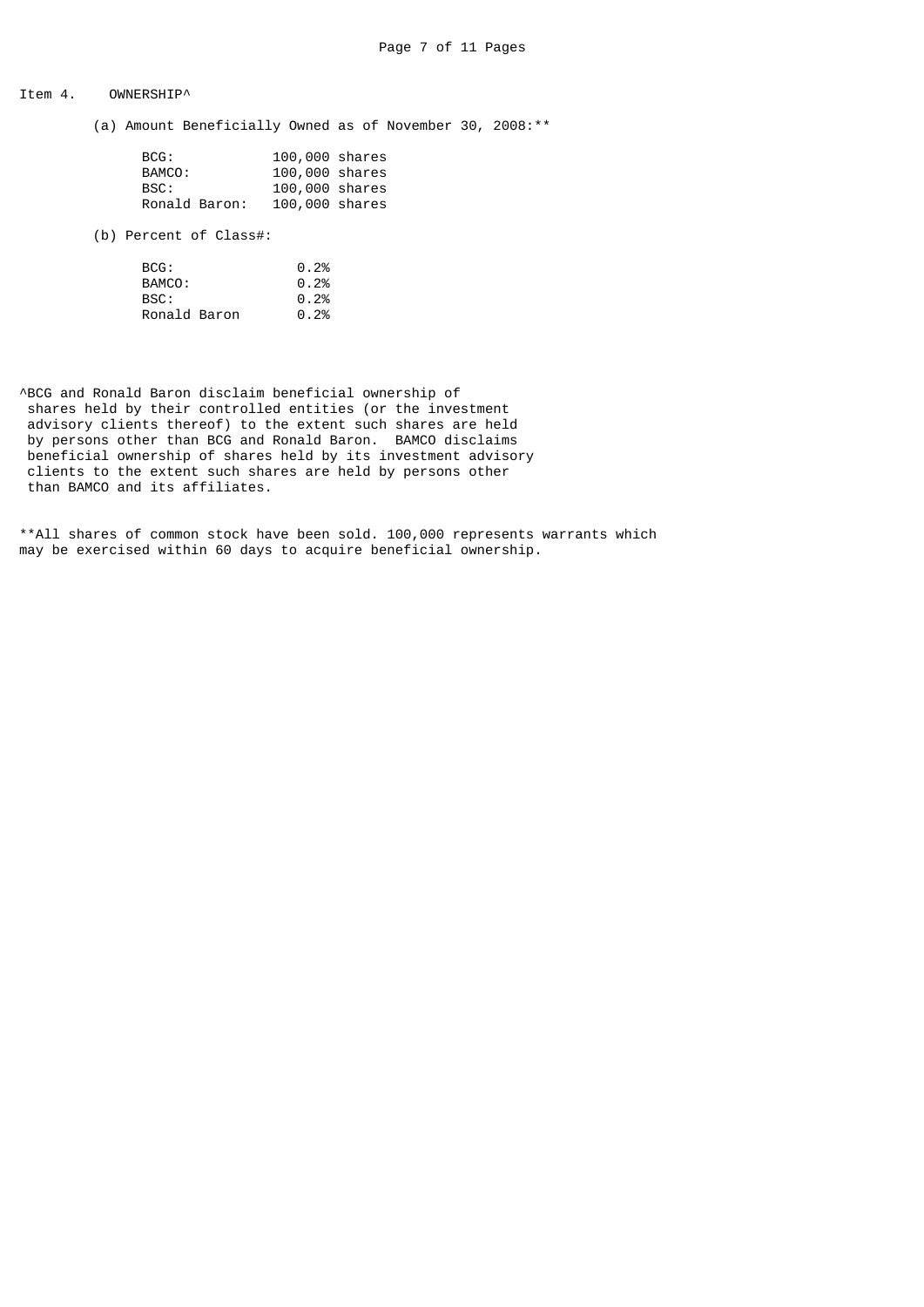| (i)  | (c) Number of shares as to which such person has:<br>sole power to vote or direct the vote: |         |
|------|---------------------------------------------------------------------------------------------|---------|
|      | BCG:                                                                                        | ⊙       |
|      | BAMCO:                                                                                      | Θ       |
|      | BSC:                                                                                        | 0       |
|      | Ronald Baron:                                                                               | Θ       |
|      |                                                                                             |         |
| (ii) | shared power to vote or direct the vote: **<br>BCG:                                         |         |
|      |                                                                                             | 100,000 |
|      | BAMCO:                                                                                      | 100,000 |
|      | BSC:                                                                                        | 100,000 |
|      | Ronald Baron:                                                                               | 100,000 |
|      | (iii) sole power to dispose or to direct                                                    |         |
|      | the disposition of:*                                                                        |         |
|      | BCG:                                                                                        | 0       |
|      | BAMCO:                                                                                      | Θ       |
|      | BSC:                                                                                        | Θ       |
|      | Ronald Baron:                                                                               | Θ       |
| (iv) | shared power to dispose or direct                                                           |         |
|      | the disposition of: **                                                                      |         |
|      | BCG:                                                                                        | 100,000 |
|      | BAMCO:                                                                                      | 100,000 |
|      | BSC:                                                                                        | 100,000 |
|      | Ronald Baron:                                                                               | 100,000 |
|      |                                                                                             |         |

- Item 5. OWNERSHIP OF 5% OR LESS OF A CLASS Filing Persons have ceased being the beneficial owners of more than 5% of the filing class of securities reported herein.
- Item 6. OWNERSHIP OF MORE THAN 5% ON BEHALF OF ANOTHER PERSON Not Applicable.
- Item 7. IDENTIFICATION AND CLASSIFICATION OF THE SUBSIDIARY WHICH ACQUIRED THE SECURITY BEING REPORTED ON BY THE PARENT HOLDING COMPANY

 BAMCO is a subsidiary of BCG. BSC is an investment advisory client of BAMCO. Ronald Baron owns a controlling interest in BCG.

Item 8. IDENTIFICATION AND CLASSIFICATION OF MEMBERS OF THE GROUP

See Item 3.

\* By virtue of investment advisory agreements with its clients, BAMCO has been given the discretion to dispose or the disposition of the securities in the advisory accounts. All such discretionary agreements, are however, revocable. \*\*All shares of common stock have been sold. 100,000 represents warrants which are exercisable anytime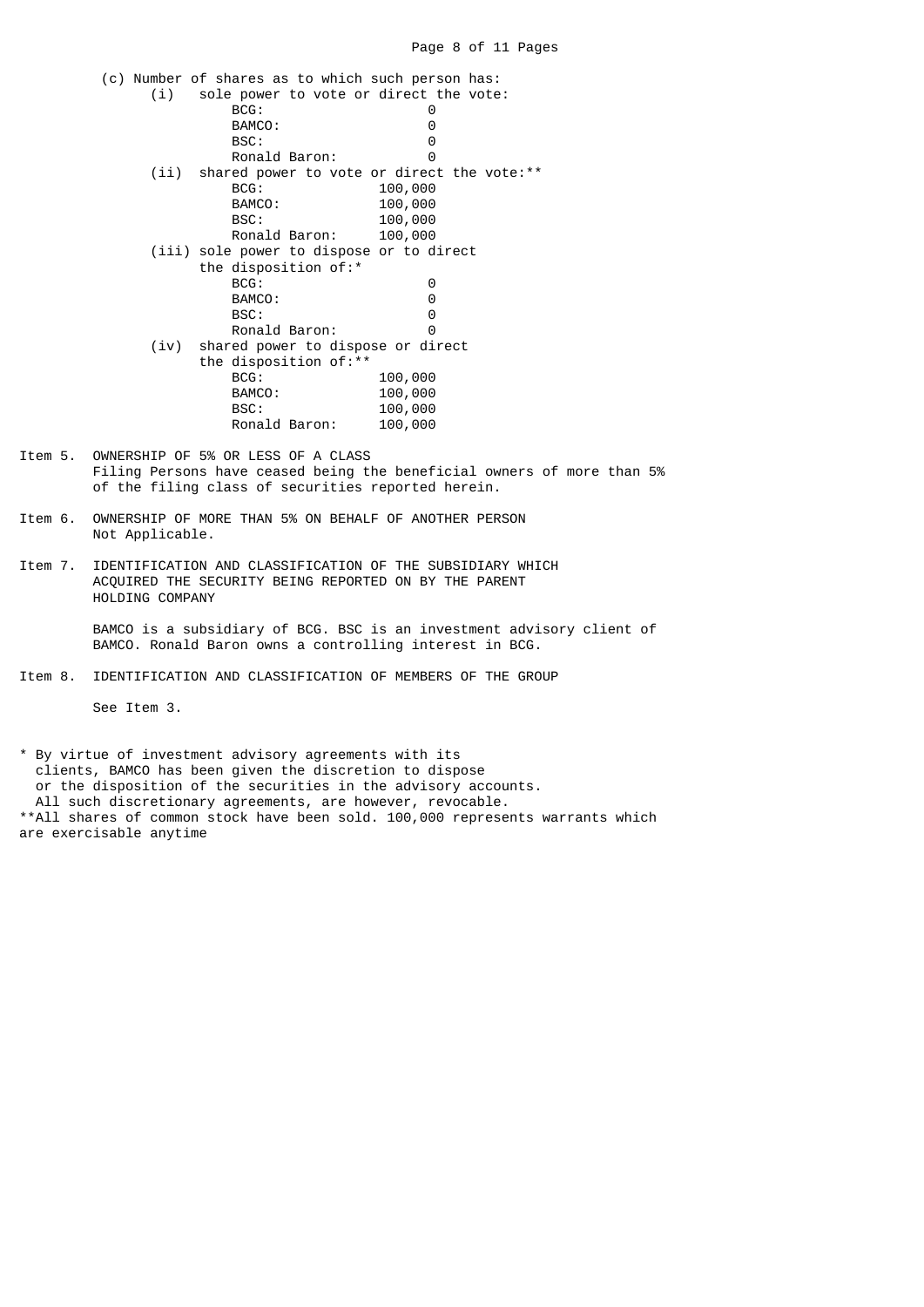# Item 9. NOTICE OF DISSOLUTION OF GROUP

Not applicable.

Item 10. Certification

 By signing below I certify that, to the best of my knowledge and belief, the securities referred to above were acquired in the ordinary course of business and were not acquired for the purpose of and do not have the effect of changing or influencing the control of the issuer of such securities and were not acquired in connection with or as a participant in any transaction having such purposes or effect.

#### Signature

 After reasonable inquiry and to the best of my knowledge and belief, I certify that the information set forth in this statement is true, complete and correct.

Date: December 10, 2008

 Baron Capital Group, Inc. and BAMCO, Inc. By:

 /s/ Ronald Baron  $\overline{\phantom{a}}$  , and the state of the state of the state of the state of the state of the state of the state of the state of the state of the state of the state of the state of the state of the state of the state of the stat

Ronald Baron, Chairman and CEO

 Baron Small Cap Fund By:

 /s/ Ronald Baron  $\frac{1}{2}$  , and the set of the set of the set of the set of the set of the set of the set of the set of the set of the set of the set of the set of the set of the set of the set of the set of the set of the set of the set

Ronald Baron, CEO

Ronald Baron, Individually

By:

 /s/ Ronald Baron  $\frac{1}{2}$  , and the set of the set of the set of the set of the set of the set of the set of the set of the set of the set of the set of the set of the set of the set of the set of the set of the set of the set of the set

Ronald Baron